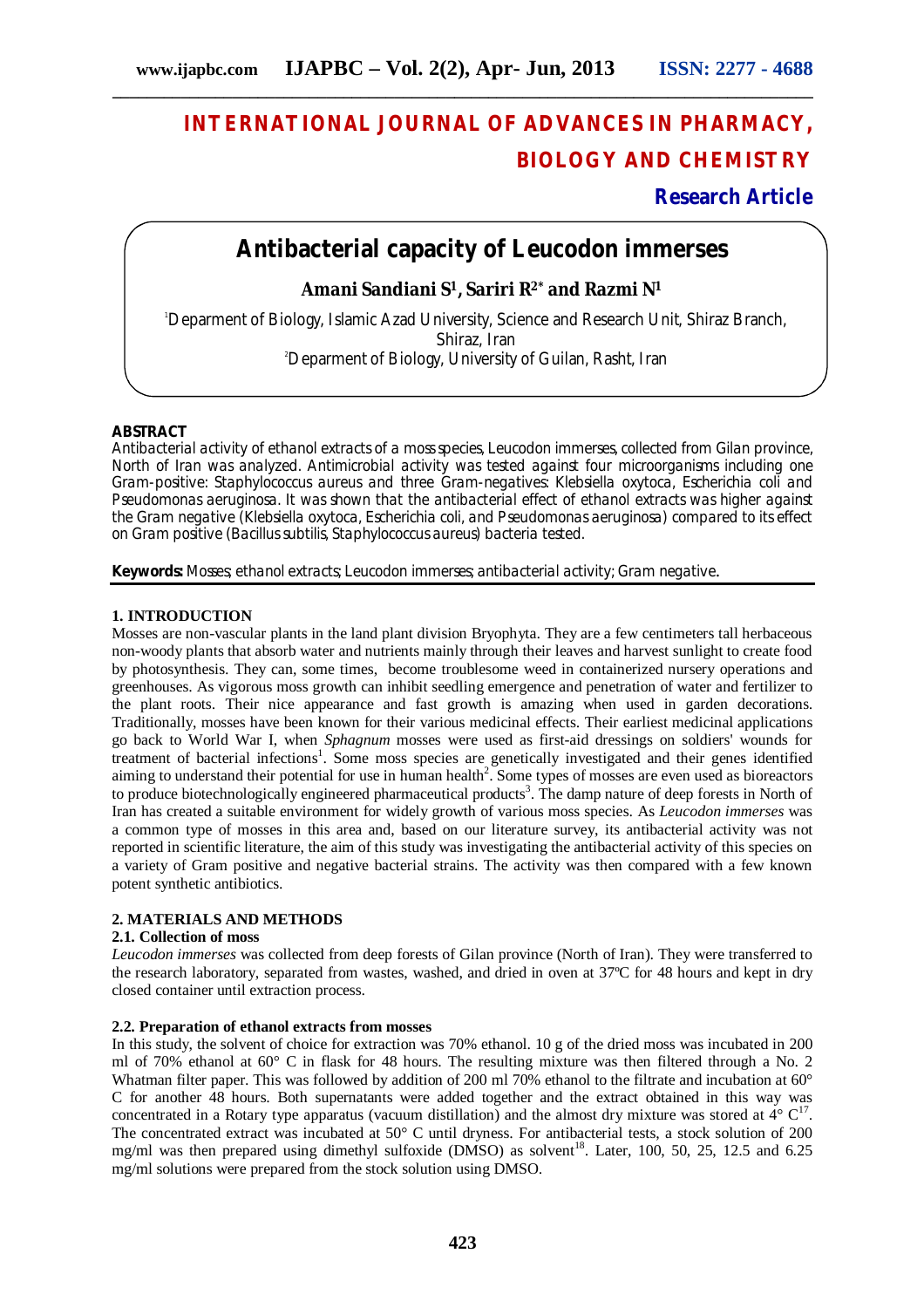#### **2.3. Preparation of growth medium**

Antimicrobial studies were carried out using four microorganisms including one Gram-positive: *Staphylococcus aureus* (PTCC 1133) and three Gram-negatives: *Klebsiella oxytoca* (PTCC 1402), *Escherichia coli* (PTCC 1553), and *Pseudomonas aeruginosa* (PTCC 1558). The bacterial strains were obtained from Persian Type Culture Collection (PTCC) centre in Tehran and stored frozen at -80 °C. The bacterial vials were opened as recommended by PTCC and the strains were grown in nutrient broth followed by incubation at 37 °C for 4 hours. Disk diffusion method was used in order to *in vitro* compare the antibacterial activity of moss extracts with synthetic antibiotics. Practically, broth subcultures were prepared by inoculating, with one single colony from a plate in a test tube containing 5 ml of sterile nutrient broth. The tubes were then incubated at 37 °C for at least  $24$  hours<sup>4</sup>.

The bacterial culture was allowed to reach a concentration of  $10^8$  CFU/ml (Colny Forming Unit/ml). Each suspension was spread on Muller Hinton Agar medium by sterile swabs. Whatman filter paper disks (diameter 6 mm) dipped in extracts with a range of concentration and two known antibiotics, i.e. gentamicin and ampicillin (Padtan Teb™, Iran) were placed on the agar surface. The diameter of inhibition zone was measured after incubation of all plates at 37°C for 24 hours. The inhibition zones (including disk diameter) less than 10 mm were considered as negative. The resulted inhibition zones were the average of three measurements.

#### **2.4. Measurement of Minimum inhibitory concentration (MIC)**

The experiment was performed by micro dilution broth method in 96 wells plat. 50 ml of extract was added to the first well and serial dilutions were prepared down to the last well, 50 ml of microbial suspension diluted to 0.5 Mac Farland tube was then added to each well. The positive control was microbial suspension and Muler hinton broth medium, while the negative control contained the plant extract and Muler hinton broth medium. The optical density (OD) was immediately measured at 630 nm using ELISA reader (Stat Fax 2100). The second OD was measured after 24 hours. MIC was considered as minimum concentration at which reduction of OD was observed<sup>5</sup>.

#### **2.5. Measurement of MBC**

In order to find the MBC, all clear wells from MIC measurement were further grown on Muler hinton broth medium. The culture medium with no bacterial growth was considered as  $MBC^5$ .

#### **2.6. Statistical analysis**

The student t-test was used with the GraphPad PRISM® software (GraphPad Software, Inc., San Diego, CA, USA) and  $p \le 0.05$  differences were considered as significant.

#### **3. RESULTS AND DISCUSSIONS**

Antimicrobial properties on various dilutions of ethanol extract was evaluated by measuring the diameter of inhibition zone as well as calculating minimum inhibitory concentration (MIC) and minimal bactericidal concentration (MBC). The results were then compared to the two synthetic antiobiotics. Table 1 shows the diameter (mm) of inhibition zone and Table 2 represents the values of MIC and MBC of extracts on tested bacteria.

| Effector        | 100   | 50             | 25            | $12.5 \text{ mg/ml}$ | $6.25$ mg/ml | Gentamicin   | <b>Ampicillin</b> |
|-----------------|-------|----------------|---------------|----------------------|--------------|--------------|-------------------|
| <b>Bacteria</b> | me/ml | me/ml          | me/ml         |                      |              |              |                   |
| K. oxytoca      |       | $\overline{1}$ | 10            | 10                   |              | 24           | 14                |
| E. coli         |       | $- -$          | $\sim$ $\sim$ | $\sim$ $\sim$        | $- -$        | $\sim$<br>23 | 10                |
| P. aeruginosa   |       | $\sqrt{2}$     | $- -$         | $- -$                | $- -$        | 20           |                   |
| S. mutance      | 26    | 23             | 22            | ∠⊥                   | 19           | 51           | 22                |

**Table 1: Growth inhibition zone (mm) of different bacterial strains in the presence of moss extracts**

#### **Table 2: MBC values for different bacterial strains in the presence of moss extracts**

| <b>Bacteria</b> | K. oxytoca | E. coli | P. aeruginosa                         | S. mutance |
|-----------------|------------|---------|---------------------------------------|------------|
| Factor          |            |         |                                       |            |
| MBC (µg/ml)     | 100        | $- -$   | $\hspace{0.05cm}$ – $\hspace{0.05cm}$ | າເ<br>ل ک  |
| MIC (µg/ml))    | 50         | $- -$   | 100                                   | ن که 1     |

The use of medicinal plants with antibacterial properties is drawing extensive attention during the recent decays<sup>6, 7</sup>. There are a wide variety of medicinal plants grown in Northern part of Iran some of which have been studied previously within our research group. These include peanuts<sup>8</sup>, citrus peels<sup>9</sup>, Crocus Sativus flowers<sup>10</sup>, leaves and flowers from *Mentha pulegium*<sup>11</sup> and tea leaves<sup>12</sup>. The purpose of this study was evaluation of antimicrobial effects of ethanol extracts of moss species, *Leucodon immerses,* collected from Gilan province, North of Iran against gram positive and gram negative microorganisms. A selection of bacterial strains was used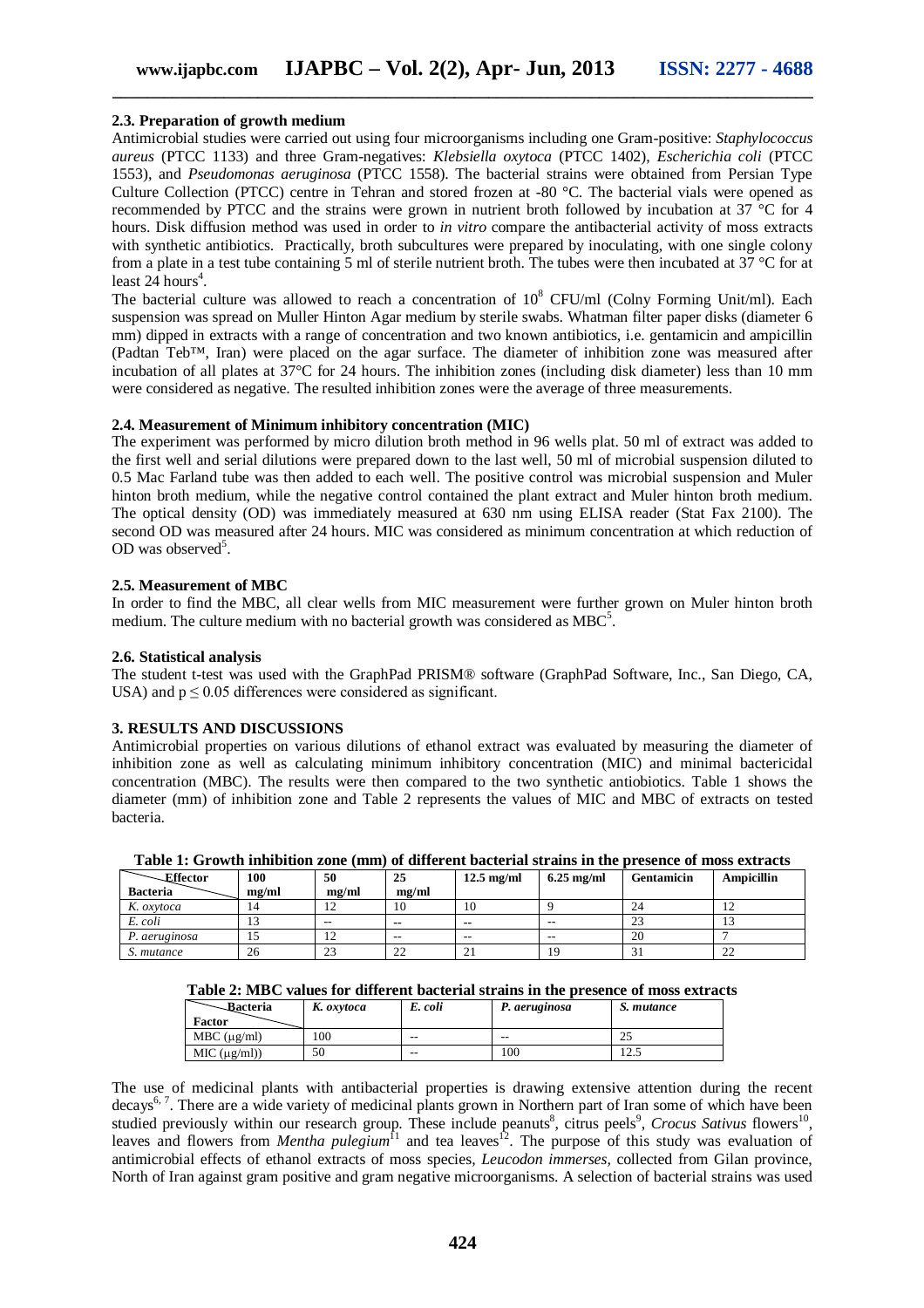for this purpose including *E. coli*, *K. oxytoca* and *P. aeruginosa* and *S. mutance*. The results obtained from inhibition zone diameter, MBC and MIC experiment support each other. The ethanol extracts of this species of moss can be used as a strong, reliable natural antimicrobial agent. As expected, the Gram-positive bacteria were more sensitive than Gram-negative ones due to protection provided by hydrophobic lipopolysaccharide in the outer membrane<sup>13</sup>. Our results showed that ethanolic extracts of *Leucodon immerses* had inhibitory or germicidal effect depending on the type of organisms . A significant antimicrobial activity against Grampositive bacteria was observed especially on *S. mutance*, the bacteria moslty involved in oral infection and periodontal problems (Table 1). It was observed that a 100mg/ml solution of ethanolic extract could almost exhibit activity slightly less than gentamicin and more than ampicillin (see Table 1). According to this research, the antimicrobial effect of a concentrated solution from *Leucodon immerses* extract (100mg/ml) was as strong as ampicillin to affect the growth of all tested bacteria. The results obtained in our research is supported by observations reported for mint extracts (Cárdenas-Ortega et al., 2005). In Iranian cultural medicine, moss extracts is used against bacterial infectious diseases<sup>14</sup> which could be a practical support for the present study. The increasing antibiotic resistance of pathogens together with undesirable side effects of synthetic antibiotics suggested the use of *Leucodon immerses* and other medicinal plant preparations as natural alternatives. However, further research is required to evaluate the practical values of therapeutic application. In agreement to our design, the antimicrobial activity of ethanolic extracts of 15 Indian mosses has been investigated against five  $G(+)$  and six  $G(+)$  bacterial strains<sup>15</sup>. They have also reported that the ethanolic extract was mostly effective on G(+) bacterial strains. Using a disk diffusion method, methanol extracts of ten moss species of *Hylocomium*  splendens were evaluated<sup>16</sup>. In agreement to our results, most of moss species showed antibacterial activity against Gram (+) bacteria. They have also observed that antibacterial activity against *Staphylococci* was enhanced considerably by UV-A light. It has been found that the phytochemical composition of moss species extracts could vary by changing the solvent used for extraction<sup>17</sup>. They reported that among the five different extracts, ethanol and chloroform extracts show the presence of maximum number (4 each) of compounds. The results on antimicrobial studies show that all tested bacteria, i.e. *S. aureus*, *E. coli* and *C. albicans* were resistant to the ethanol extract, but highly susceptible to petroleum ether extract.

#### **CONCLUSIONS**

Based on the results obtained from this study and supported by the traditional use of *Leucodon immerses* from Gilan province, it is concluded that anti bacterial activity is mostly shown on Gram (+) bacteria. We observed that *S. mutance* could by inhibited by ethanolic extracts of this moss species. However, as the extraction solvent plays important part in the phytochemical composition of extract and, therefore, its medicinal properties, more investigations are to be done using other solvents with decreasing polarity. It is also suggested that various mosses in the place be identified and screened for antibacterial as well as antioxidant properties.

#### **ACKNOWLEDGMENTS**

The financial support from University of Guilan and Islamic Azad University, Shiraz Branch is highly appreciated.

#### **REFERENCES**

- 1. Hotson JW. Sphagnum Used as Surgical Dressing in Germany during the World War. The Bryologist. 1921;24(6):89-96.
- 2. Ralf Reski and Wolfgang Frank. Moss (*Physcomitrella patens*) functional genomics Gene discovery and tool development with implications for crop plants and human health, Briefings in Functional Genomics and Proteomics. 2003;4:48-57.
- 3. Decker ED and Reski R. Moss bioreactors producing improved biopharmaceuticals. Current Opinion in Biotechnology. 2007;18:393-398.
- 4. Bompadre S, Leone L, Politi A et al. Improved FIA-ABTS method for antioxidant capacity determination in different biological samples. Free Radical Research. 2004;38:831-838.
- 5. Baron EJ, Peterson LR and Finegold SM. Diagnostic Microbiology. 9th ed 1994:44-51.
- 6. Bobby MN, Wesely EG and Johnson MA. *In vitro* antibacterial activity of leaves extracts of Albizia lebbeck Benth against some selected pathogens. Asian Pacific Journal of Tropical Biomedicine. 2012;2(2): S859-S862.
- 7. Mahady GB, Huang Y, Doyle BJ and Locklear T. Natural products as antibacterial agents. Studies in Natural Products Chemistry. 2008; 35:423-444.
- 8. Faridi M, Sariri R and Jafarian V. Extraction and enzyme-profile peanuts Tayrvzynaz northern Iran. Journal of Plant Biology. 2010;2(1):62-49.
- 9. Nasuti S, Sariri R, Aghamaali MR, Ghafoori H and Shahmohamadi R. *In Vitro* Antioxidant Activity of extracts from wastes of Five Iranian citrus species. Pharmacologyonline. 2011;3:853-859.